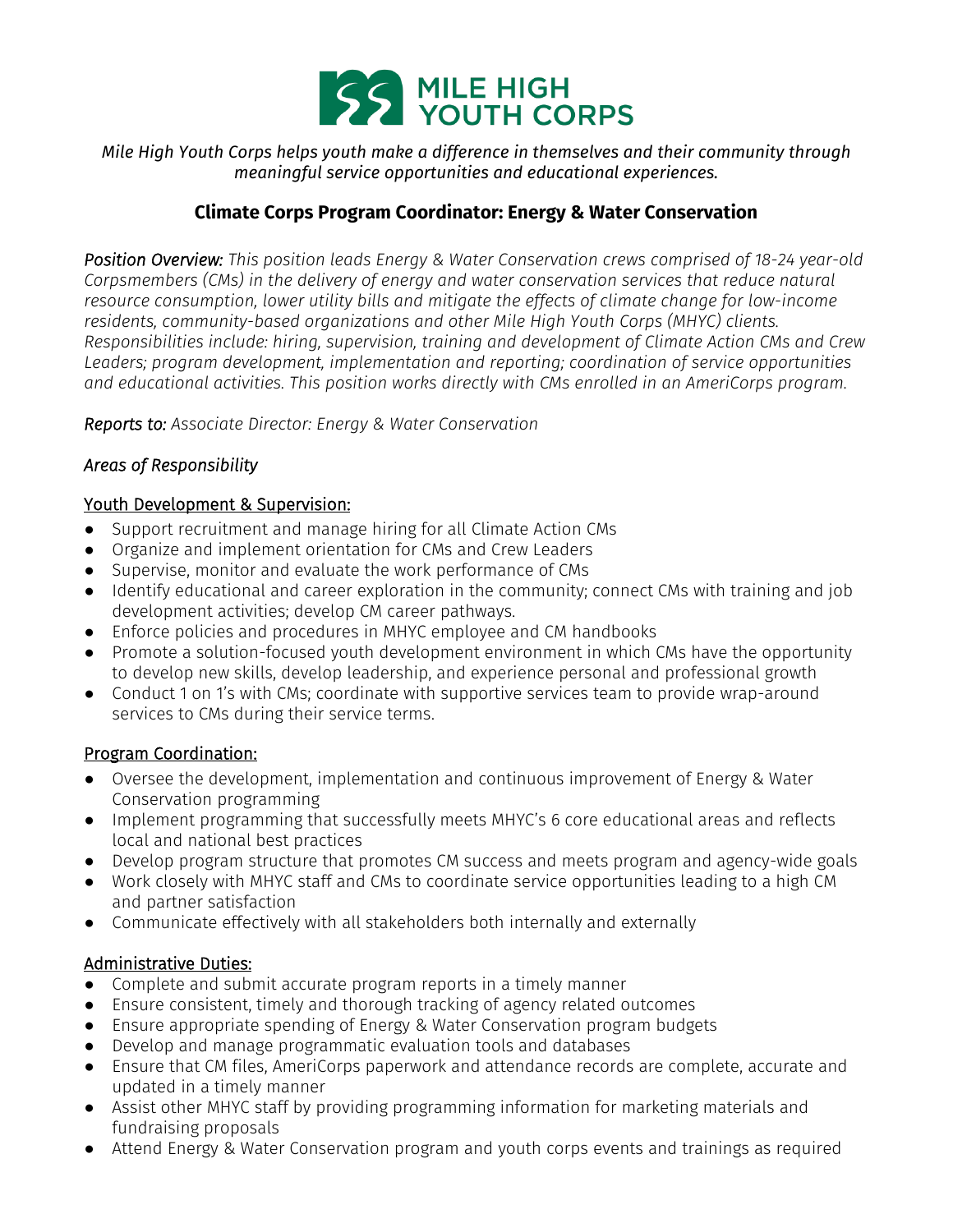Complete other duties as assigned

*Mile High Youth Corps is committed to hiring candidates with unique backgrounds and perspectives. If you are interested in this position but are concerned that you do not meet all of the qualifications or possess all of the necessary skills, or that prior convictions or your background might disqualify you, we encourage you to submit an application anyway.* 

## *Qualification*s

Education: Associate Degree or higher (significant professional experience may be substituted for post-secondary education).

### Required Qualifications

- Experience working directly with a diverse youth population (ages 18-24 preferred)
- Previous facilitation and/or teaching experience in leadership, teambuilding, life-skills training, service learning, civic engagement and/or technical skills
- Demonstrated commitment to diversity, equity and inclusion
- Proficient in Microsoft Word, Excel, and/or other office applications
- Excellent written and verbal communication skills
- Valid driver's license with insurable driving record
- Able to legally work in the United States, which will be verified via the federal E-Verify program on the first day of employment
- Pre-employment background check required, including a FBI Background Check, which includes fingerprinting. This position has recurring access to vulnerable populations.
- MHYC has a COVID-19 vaccination requirement. Individuals must submit proof of full vaccination, partial vaccination, or submit their medical or religious COVID-19 vaccination exemption request by their first day. If only partial vaccination is submitted, proof of the second shot needs to meet the recommended time interval of the vaccine administered.

### Desired Qualifications

- Familiarity with topics of climate action and environmental justice
- Previous project coordination and/or management experience preferred
- Prior AmeriCorps and/or service experience preferred
- Spanish-English proficiency is highly desired

### Hours & Compensation

This is a full-time, hourly (non-exempt/regular) position with a starting hourly rate of \$18.27 - \$20.20 DOE. Standard hours are Monday-Thursday 8:00am-4:30 pm and Friday 8:00am - 4:00pm. Some evenings and weekend hours may be required for Corps-related functions. Paid time off accrual begins immediately upon hire. Medical, dental, vision and life benefits are available on the 1st of the month after working 60 days; eligible for participation in MHYC's 403(b) retirement plan. The position is open until filled.

# To Apply

Candidates are asked to provide a resume and a cover letter including pertinent personal and/or professional experience. *In the absence of specific work-related experience, applicants are encouraged to describe personal experience that pertains to position requirements in their cover letter.* Send resume and cover letter to: staffjobs@mhyc.net (include "Climate Corps Program Coordinator: E&W" in the email subject line). If you have questions about the position, please email: [staffjobs@mhyc.net.](mailto:staffjobs@mhyc.net)

*Mile High Youth Corps is committed to diversity in principle and practice, both in the community at large and within the organization. We are, therefore, committed to having our internal operations and employment practices administered on a non-discriminating basis inclusive of, but not limited to, race, religion, color, socio-economic status, gender, age, sexual*